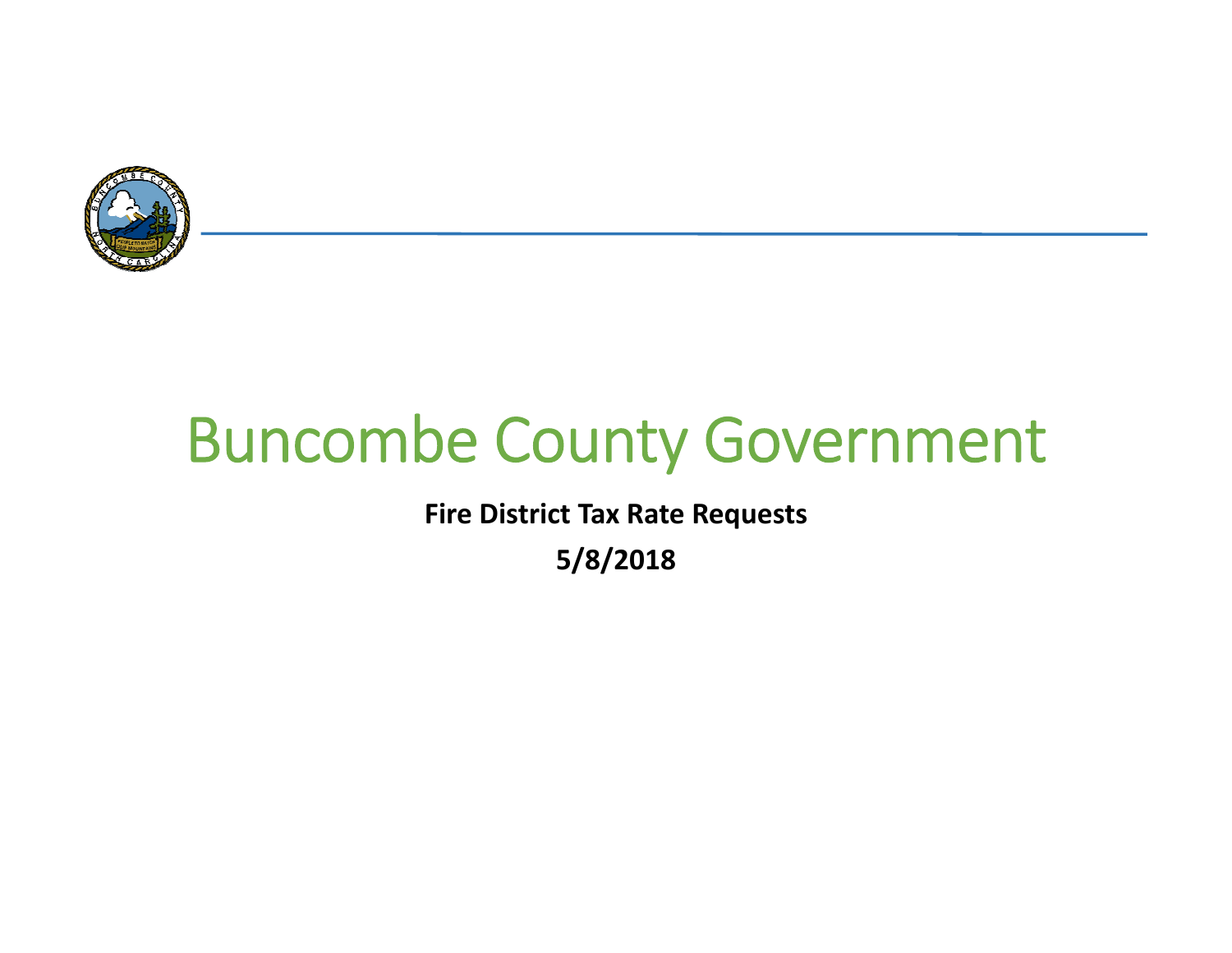

- Fire District Overview
- Tax Rate Request Presentations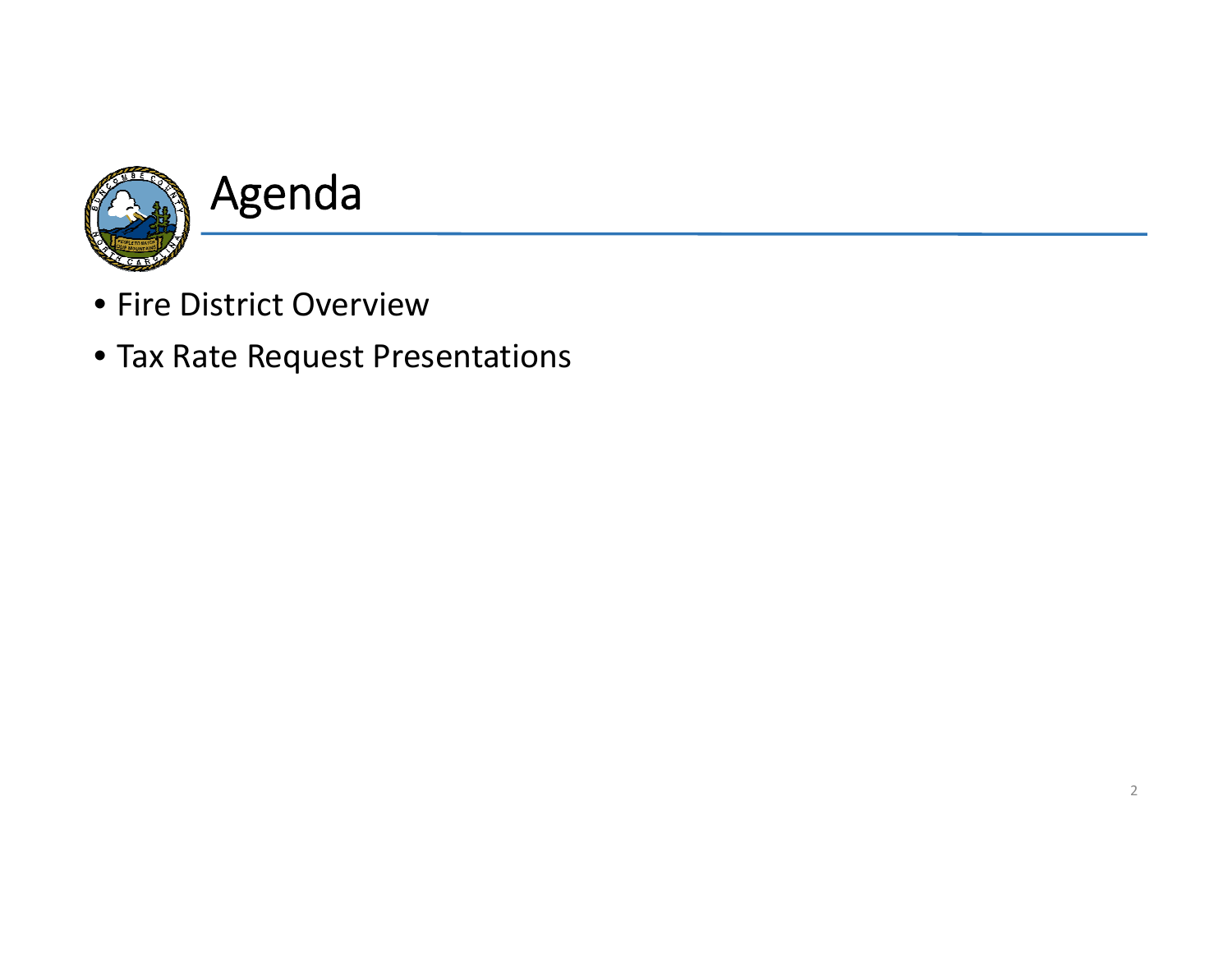

# Fire District Overview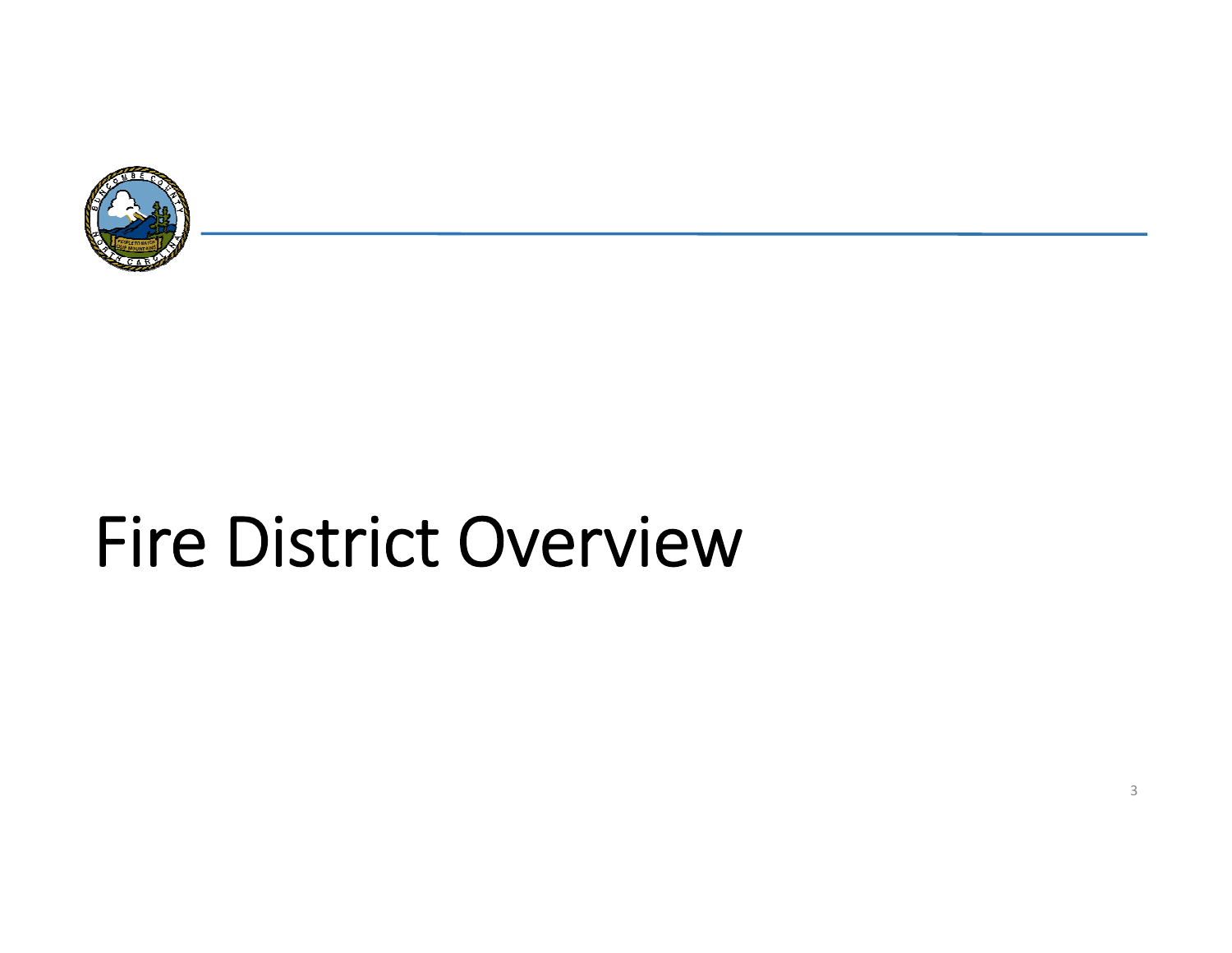

## Fire District Overview (FY19)

- **12 of 20 fire districts requesting rate increases.**
- **Requested rate increases range from 0.80 to 6.50 cents.**
- **+\$2.7 million total increase based on requested tax rates.**
- **Risks exists with Fire District cash flows, long term capital planning, and financial/budget evaluation.**

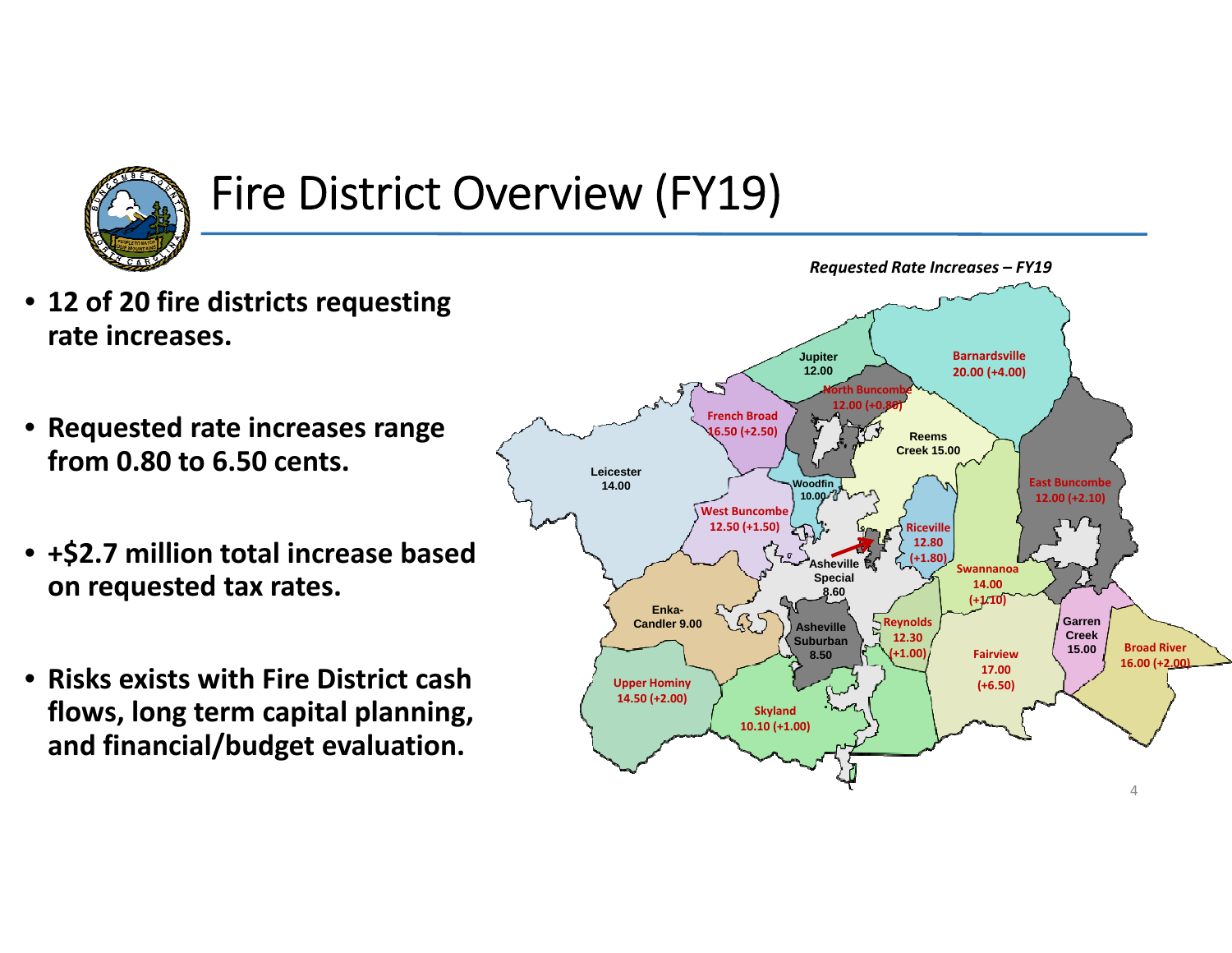

### Fire District Funds



Fire Districts ■ BC General Fund

5**ensure <sup>a</sup> financially sustainable model and maximize use of funds for public safety. Fire Districts provide mission critical services and as public funds require accountability to**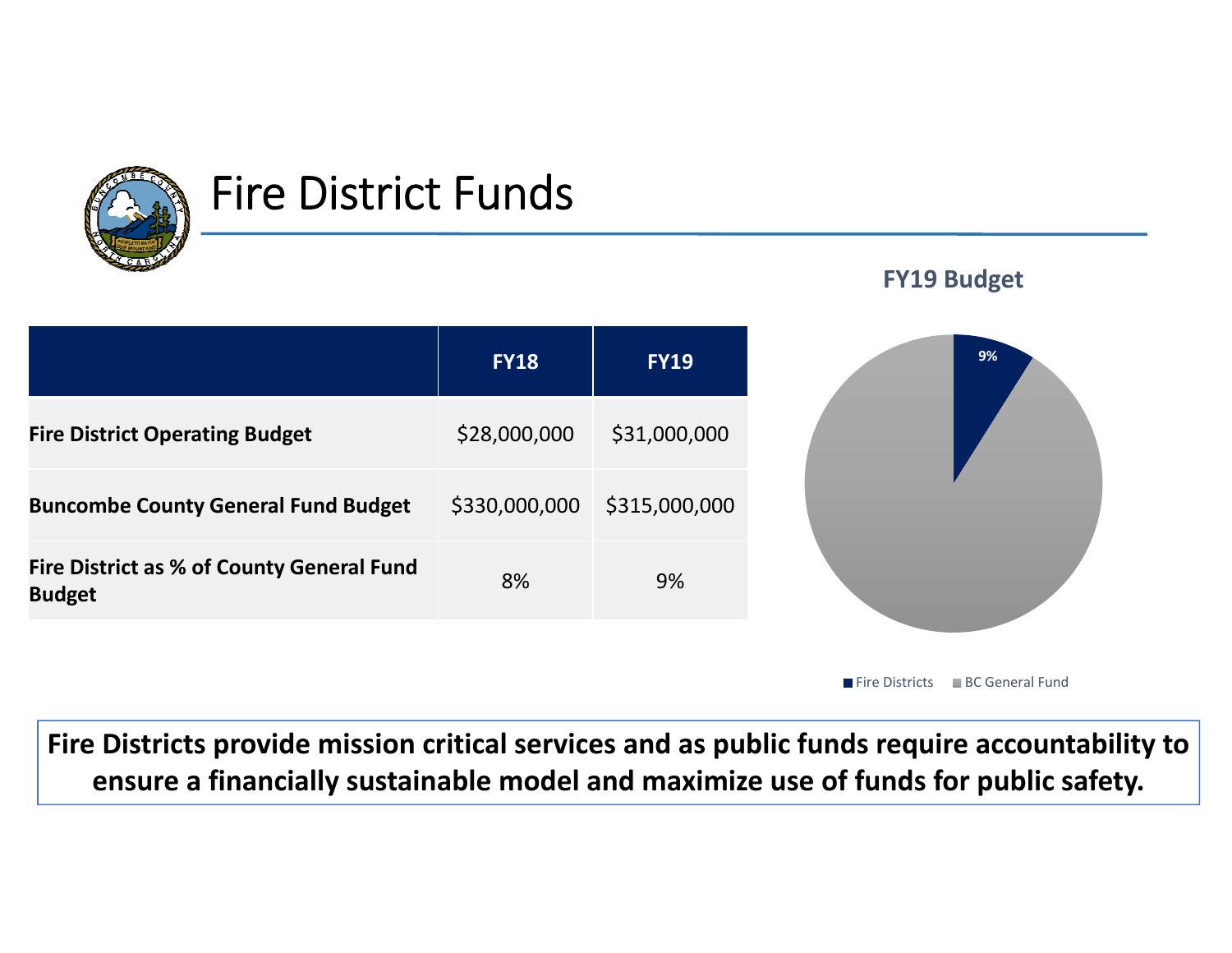

### Fire District Tax Rate Requests

| <b>DISTRICT</b>              | <b>FY2017</b>   | <b>FY2018</b>   | <b>FY2019</b>  |                          | <b>FY2019 Requested</b> |  |
|------------------------------|-----------------|-----------------|----------------|--------------------------|-------------------------|--|
|                              | <b>Tax Rate</b> | <b>Tax Rate</b> | <b>Request</b> | <b>Tax Rate Increase</b> | Increase (\$)           |  |
| <b>ASHEVILLE SPECIAL</b>     | 9.70            | 8.60            | 8.60           |                          |                         |  |
| <b>BARNARDSVILLE</b>         | 15.00           | 16.00           | 20.00          | 4.00                     | \$144,942<br>品          |  |
| <b>BROAD RIVER FIRE</b>      | 14.00           | 14.00           | 16.00          | 2.00                     | \$35,577                |  |
| <b>EAST BUNCOMBE</b>         | 9.90            | 9.90            | 12.00          | 2.10                     | \$162,821               |  |
| <b>ENKA</b>                  | 9.00            | 9.00            | 9.00           |                          |                         |  |
| <b>FAIRVIEW</b>              | 10.50           | 10.50           | 17.00          | 6.50                     | \$1,123,880<br>马        |  |
| <b>FRENCH BROAD</b>          | 14.00           | 14.00           | 16.50          | 2.50                     | \$67,874                |  |
| <b>GARREN CREEK</b>          | 15.00           | 15.00           | 15.00          |                          |                         |  |
| <b>JUPITER</b>               | 12.00           | 12.00           | 12.00          | $\overline{\phantom{a}}$ | 5-                      |  |
| <b>LEICESTER</b>             | 14.00           | 14.00           | 14.00          |                          | 马                       |  |
| <b>NORTH BUNCOMBE</b>        | 11.20           | 11.20           | 12.00          | 0.80                     | \$78,099                |  |
| <b>REEMS CREEK/BEAVERDAM</b> | 13.00           | 15.00           | 15.00          |                          | Ç.                      |  |
| <b>REYNOLDS</b>              | 11.30           | 11.30           | 12.30          | 1.00                     | \$71,733                |  |
| <b>RICEVILLE</b>             | 11.00           | 11.00           | 12.80          | 1.80                     | \$127,037<br><b>Ch</b>  |  |
| <b>SKYLAND</b>               | 9.10            | 9.10            | 10.10          | 1.00                     | 导<br>\$440,139          |  |
| <b>BILTMORE FOREST</b>       | 8.50            | 8.50            | 8.50           |                          |                         |  |
| <b>SWANNANOA</b>             | 12.90           | 12.90           | 14.00          | 1.10                     | \$103,360               |  |
| <b>UPPER HOMINY</b>          | 12.50           | 12.50           | 14.50          | 2.00                     | \$89,635                |  |
| <b>WEST BUNCOMBE</b>         | 12.00           | 12.00           | 13.50          | 1.50                     | \$205,346               |  |
| <b>WOODFIN</b>               | 10.00           | 10.00           | 10.00          |                          | \$-                     |  |

**12** <sup>6</sup> **Fire Districts are requesting tax rate increases. This equates to nearly \$2.7M.**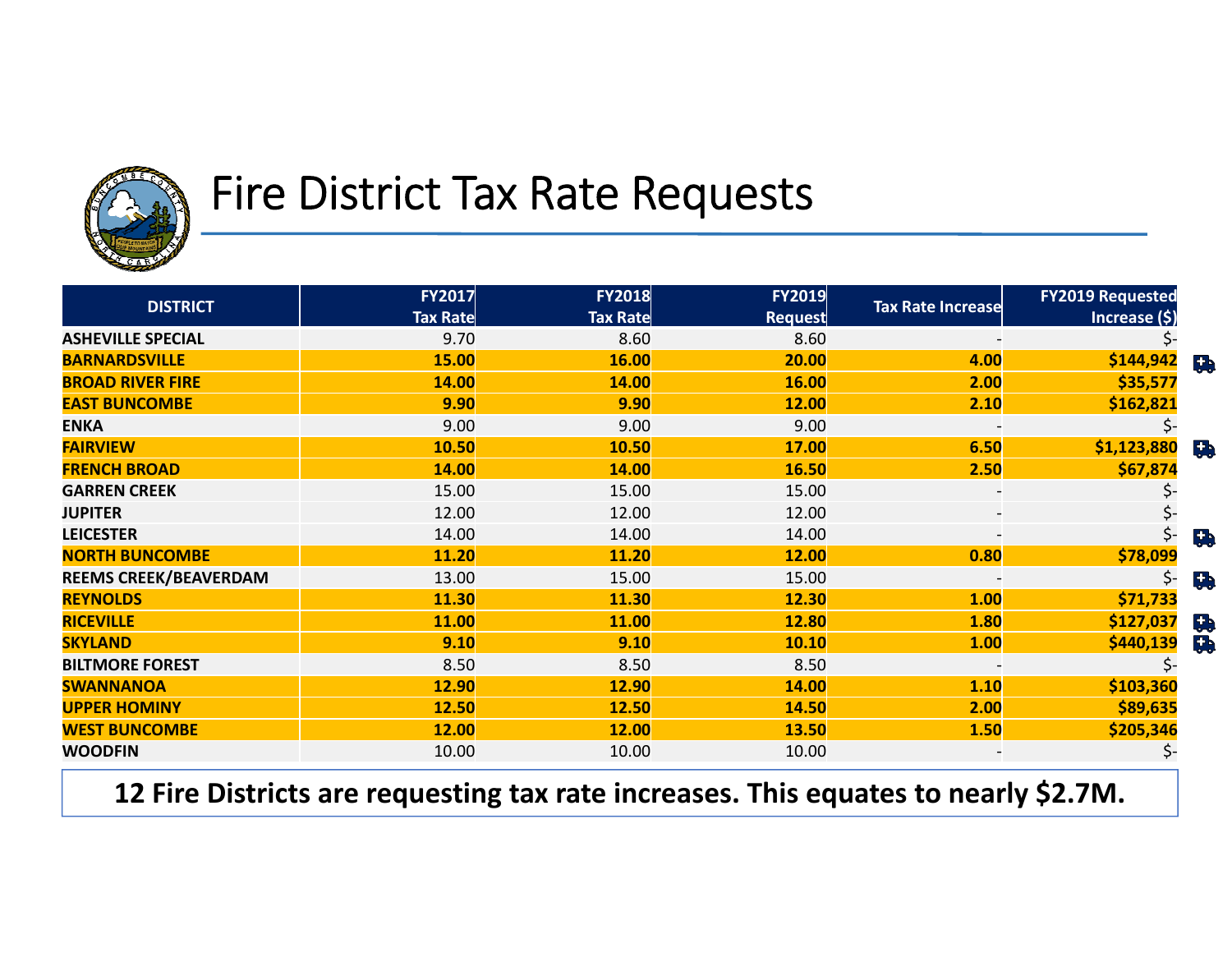#### Estimated Revenue Increase by Adopting Above Revenue Neutral Tax Rate (FY2018)

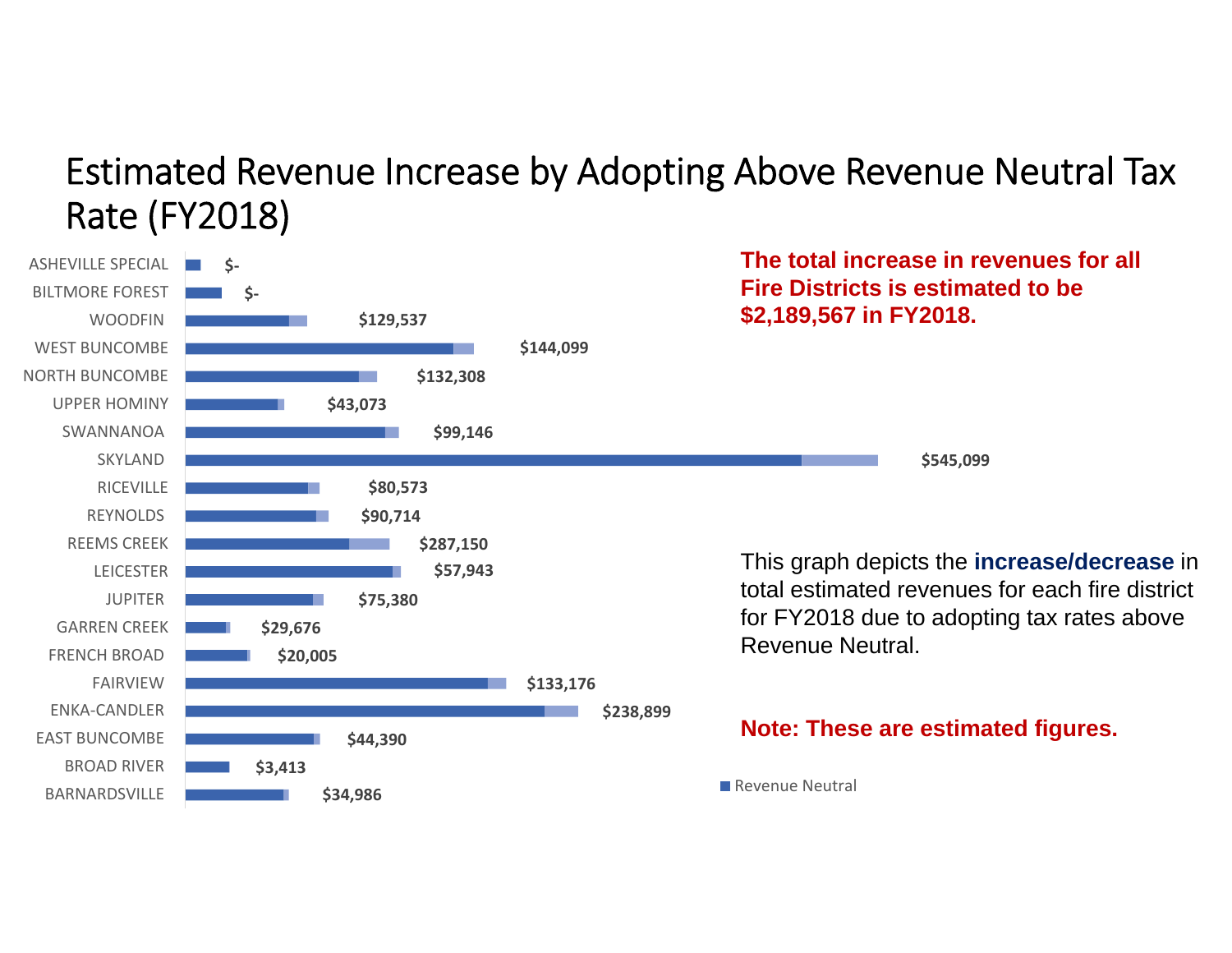

### Operations Ratio

**Fiscal Year 2017**



**What is the Operations Ratio?** 

**Compares revenues to expenditures.** 

Any **ratio greater than "1" means that revenues are exceeding expenditures** (i.e., bringing in more than you spend).

8

**Above this line is good, 1.00**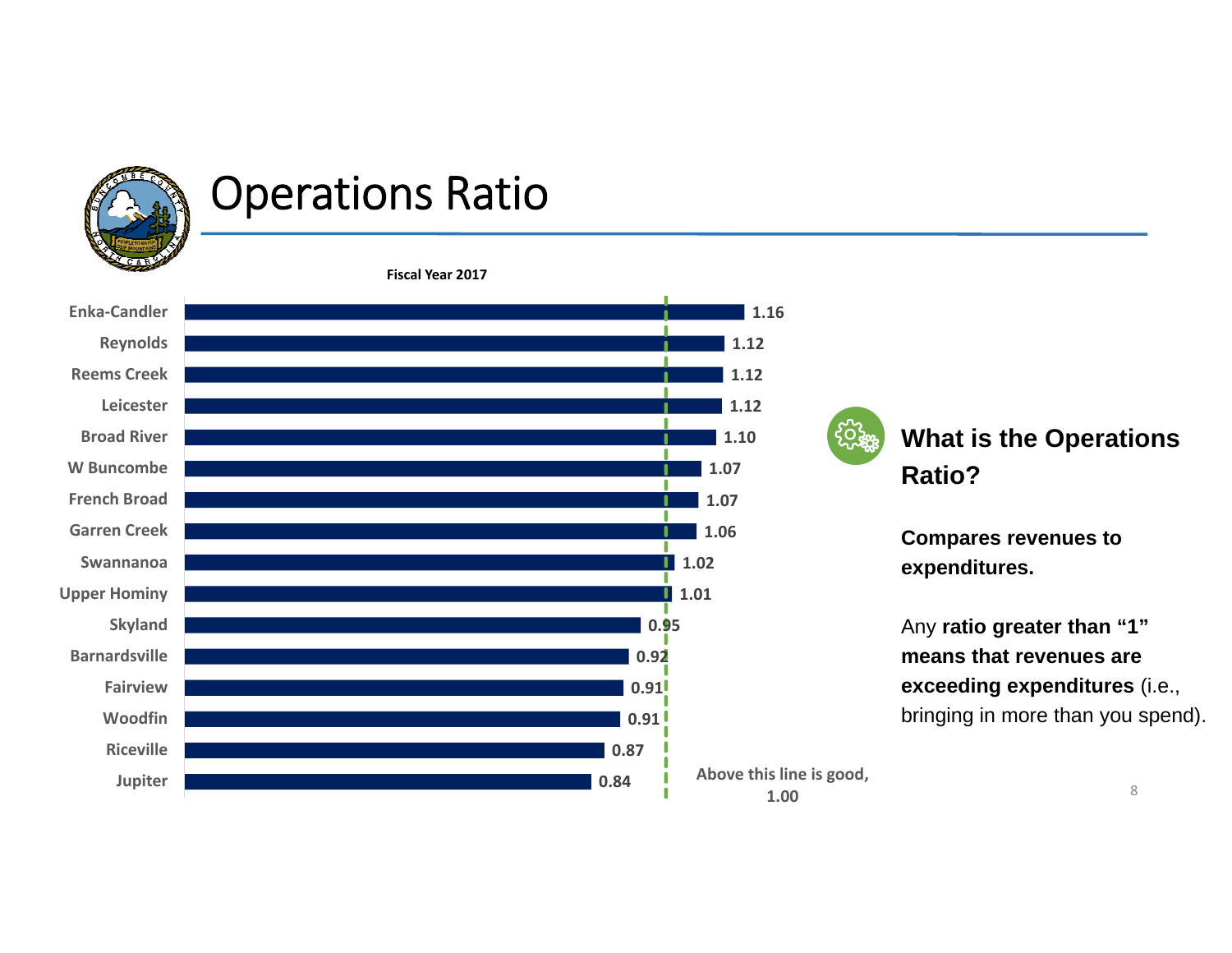### "Reserve" Ratio (Current Assets / Operating Expenses)



**2.39**

#### **What is the right reserve amount?**

Important to **strike balance** between having enough reserves on hand to manage cash flow and not gather unnecessary tax revenues.

**Several factors** influence appropriate reserve levels:

- •Size of the organization
- •Volatility of revenues
- •Tax burden on constituents
- •Capital planning financing strategy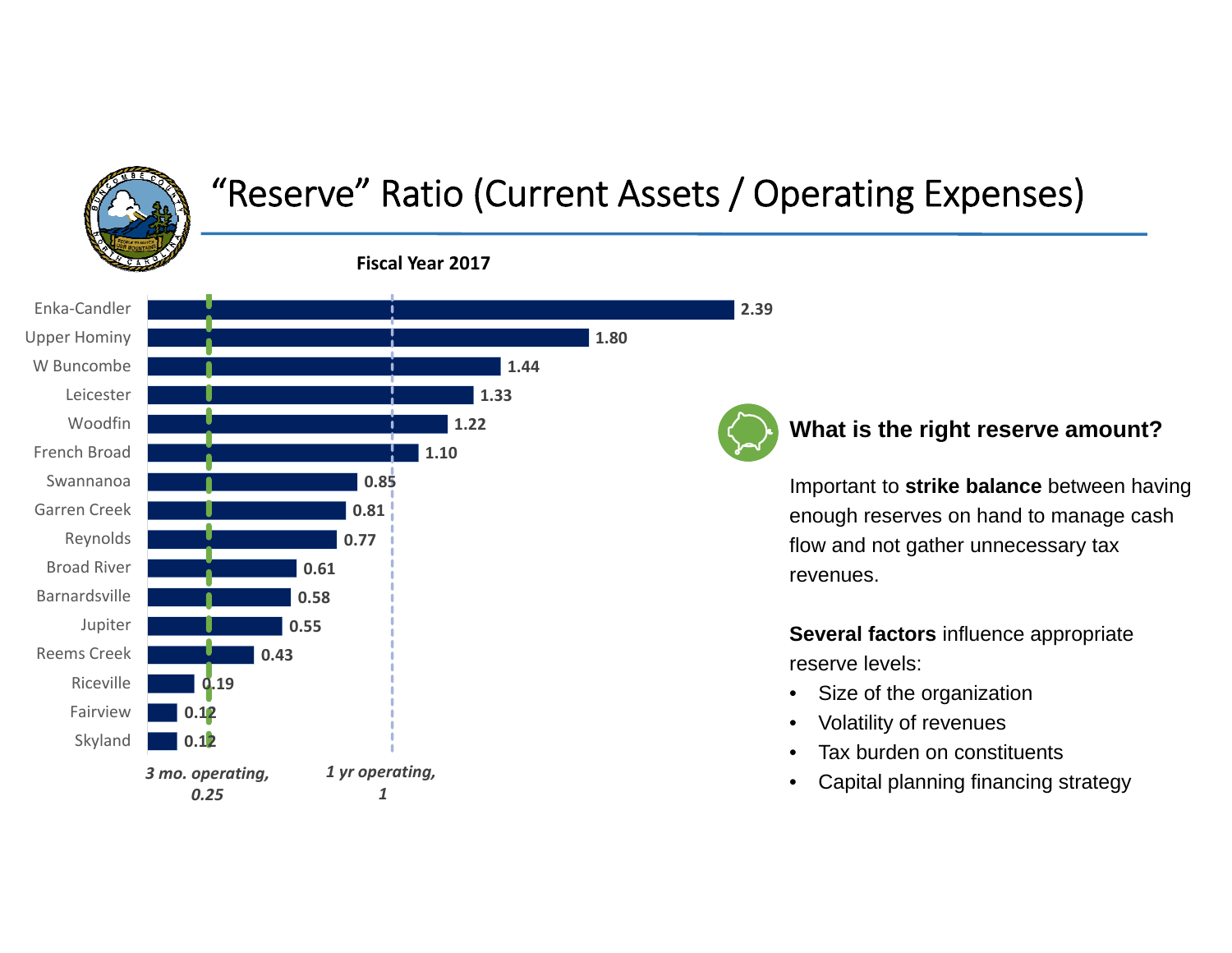

### Fire District Tax Requests and Operating Ratios

| <b>PERSONAL</b>         |                |                          |                         |                              |
|-------------------------|----------------|--------------------------|-------------------------|------------------------------|
| <b>DISTRICT</b>         | <b>FY2019</b>  | <b>Tax Rate Increase</b> | <b>FY2019 Requested</b> | <b>Revenue / Expenditure</b> |
|                         | <b>Request</b> |                          | <b>Increase (\$)</b>    | Ratio (FY17)                 |
| <b>BARNARDSVILLE</b>    | 20.00          | 4.00                     | \$144,942               | $0.92$ $\bullet$             |
| <b>BROAD RIVER FIRE</b> | 16.00          | 2.00                     | \$35,577                | $1.10$ $\bullet$             |
| <b>EAST BUNCOMBE</b>    | 12.00          | 2.10                     | \$162,821               | TBD <sup>O</sup>             |
| <b>FAIRVIEW</b>         | 17.00          | 6.50                     | \$1,123,880             | $0.91$ $\bullet$             |
| <b>FRENCH BROAD</b>     | 16.50          | 2.50                     | \$67,874                | 1.07                         |
| <b>NORTH BUNCOMBE</b>   | 12.00          | 0.80                     | \$78,099                | <b>TBD</b><br><b>O</b>       |
| <b>REYNOLDS</b>         | 12.30          | 1.00                     | \$71,733                | $1.12$ $\bullet$             |
| <b>RICEVILLE</b>        | 12.80          | 1.80                     | \$127,037               | $0.87$ $\bullet$             |
| <b>SKYLAND</b>          | 10.10          | 1.00                     | \$440,139               | $0.95$ $\bullet$             |
| <b>SWANNANOA</b>        | 14.00          | 1.10                     | \$103,360               | $1.02$ $\bullet$             |
| <b>UPPER HOMINY</b>     | 14.50          | 2.00                     | \$89,635                | $1.01$ $\bullet$             |
| <b>WEST BUNCOMBE</b>    | 13.50          | 1.50                     | \$205,346               | $1.07$ $\bullet$             |

**6 out of 12 Fire Districts requesting tax rate increases had revenues exceeding expenses in FY17.**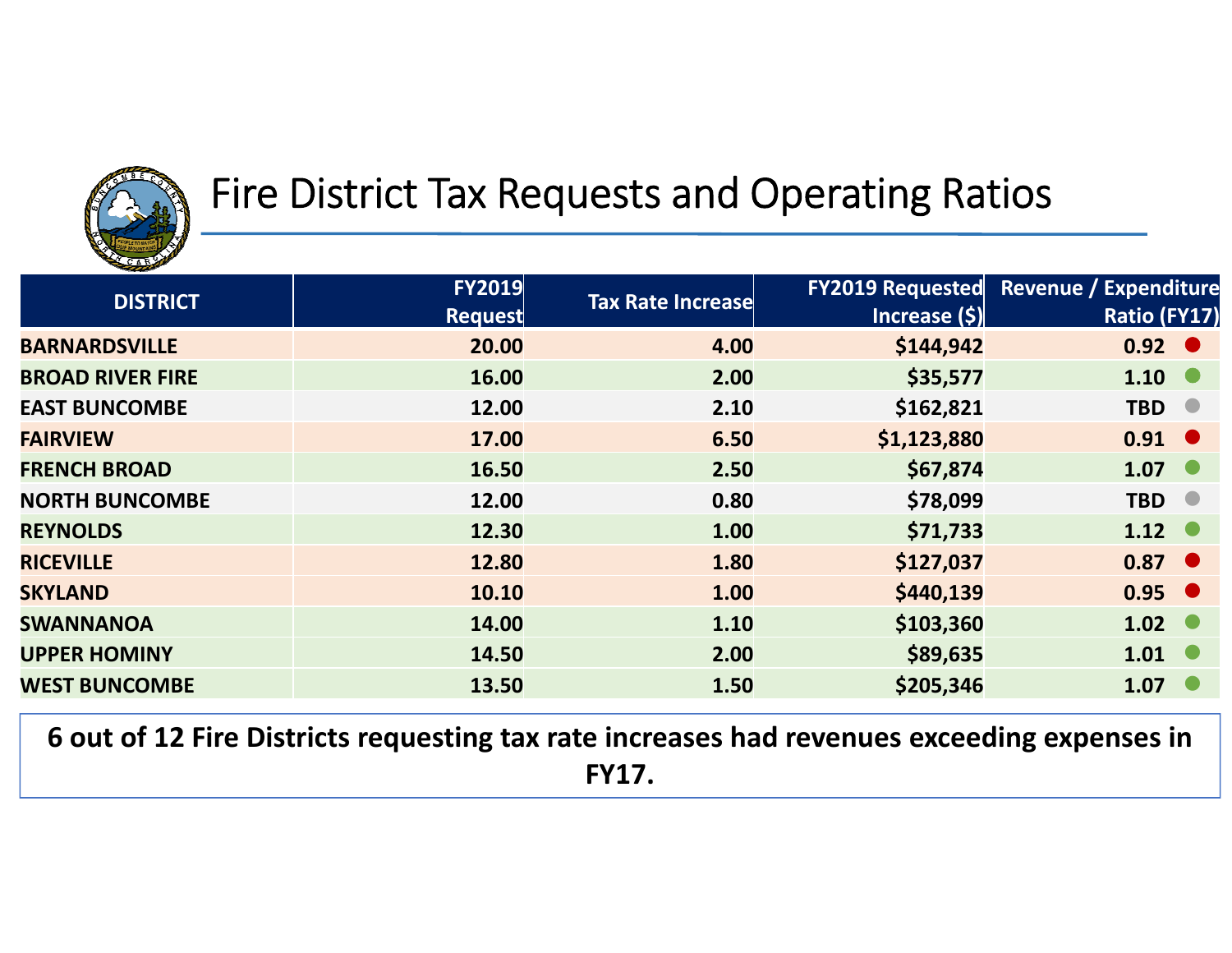

# County Support Moving Forward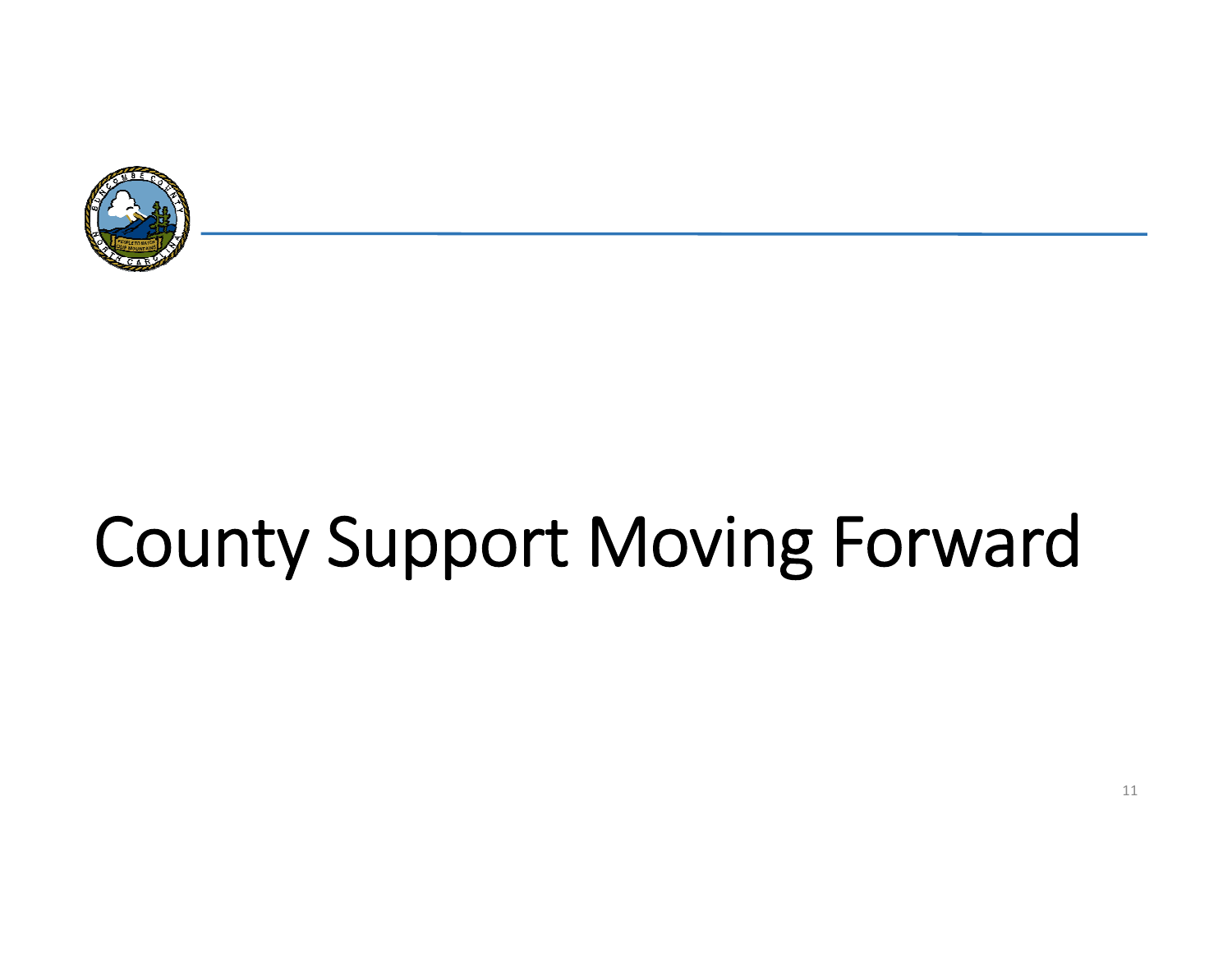

## County Support Moving Forward – Cash Flow

- **Cash Flow Support**
	- **Level Distribution:** Distribution of property **tax revenues evenly throughout the year**. Investment earnings would be distributed to fire departments.
	- **BOC Approved Advance Funding:** In the case of <sup>a</sup> **major event or unusual circumstance**, the county could advance revenue distributions to Fire Departments.



Currently, the majority of Annual Revenues are received over 3 Months.

Cash flow leveling can provide equal payments and limit low months.

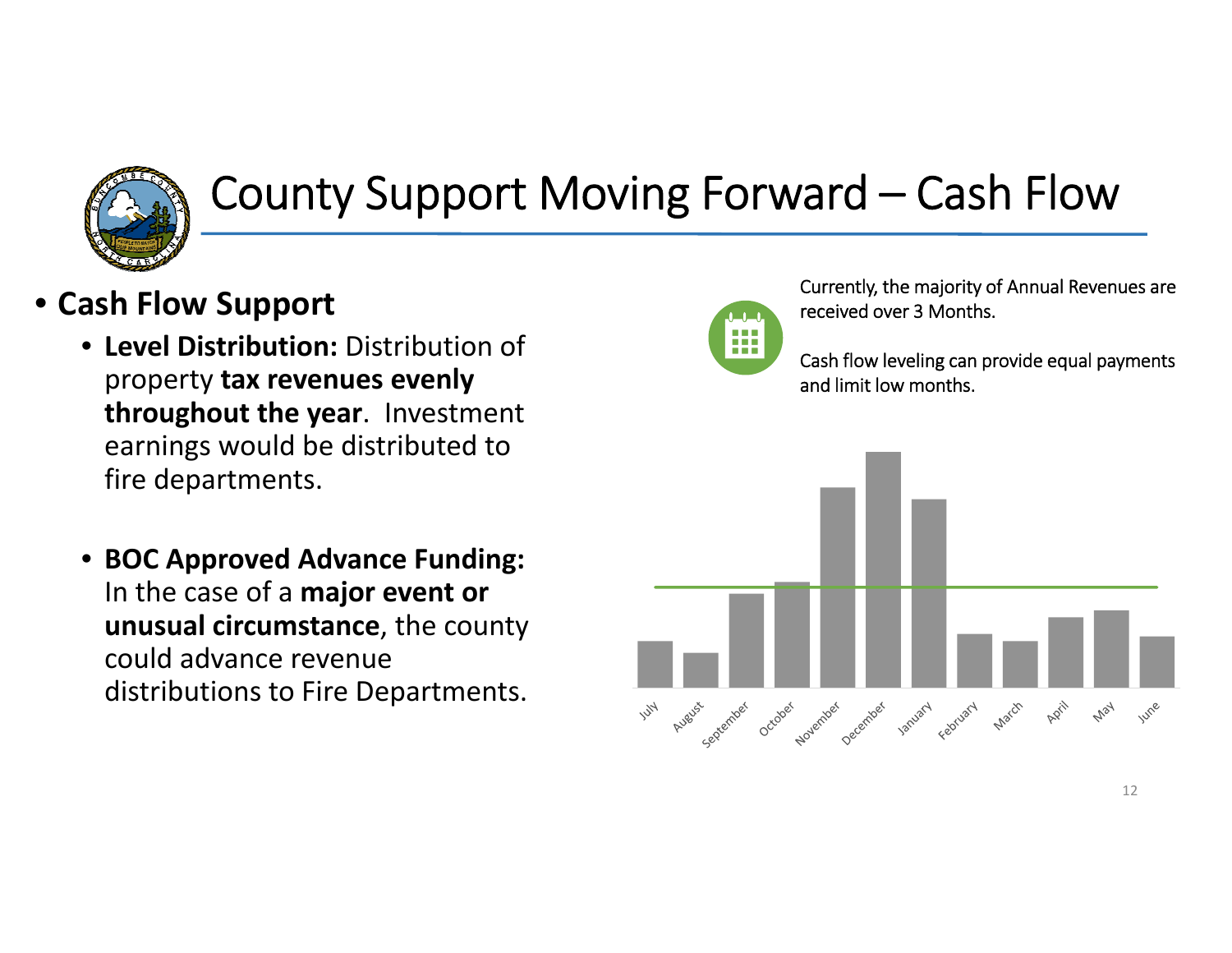

## County Support Moving Forward

#### **Back Office Support:**

- Centralized EMS Billing/Processing Support
- Explore options for back‐office support (e.g., payroll)

#### **Assessment:**

- District‐wide salary study
- Health insurance pool

#### **Training/Tools:**

- County‐assisted Training for Fire District Staff
- Training for Board Members
- Capital Planning
- Financial reporting and dashboarding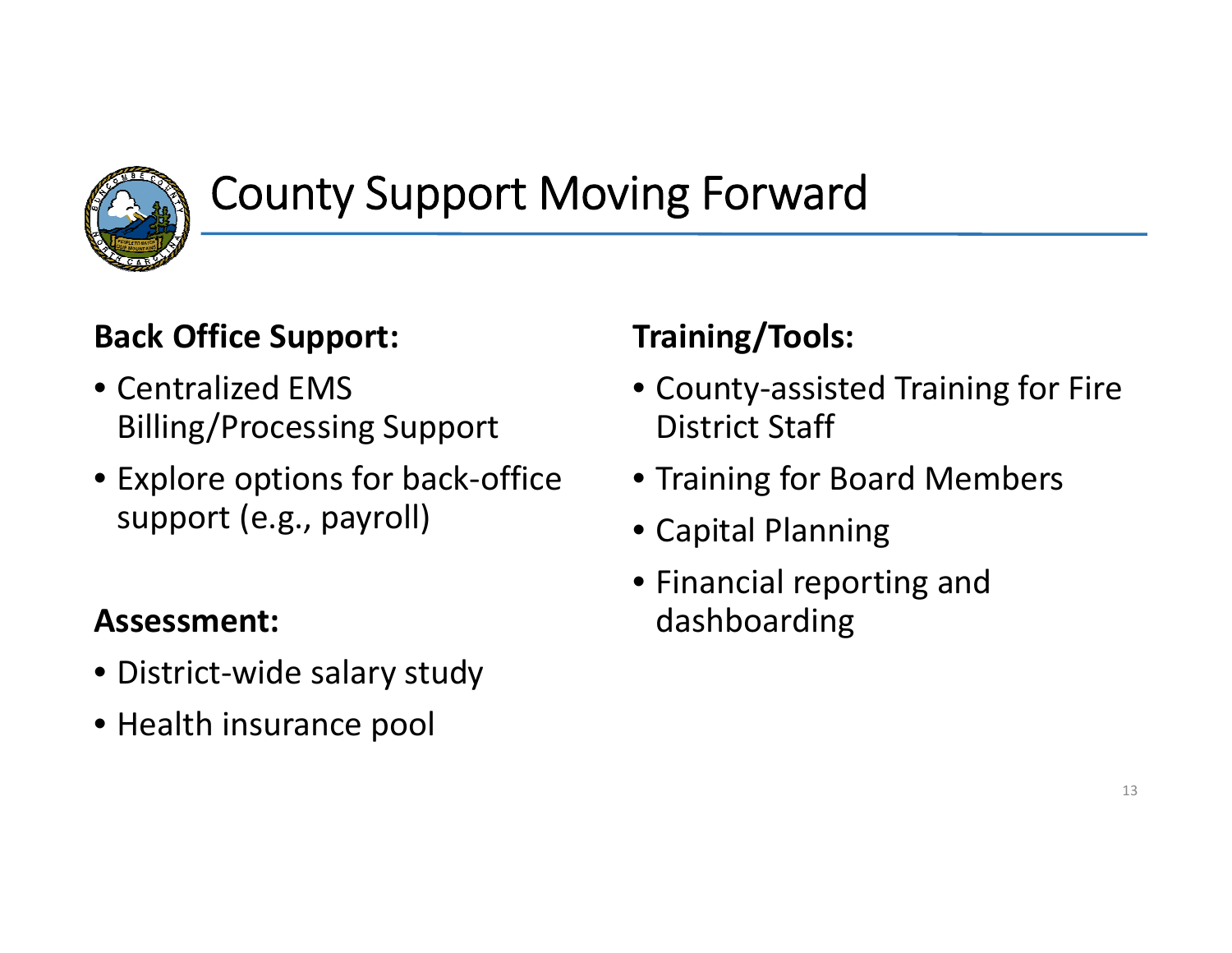

#### Update Service Agreements (\$27‐28M in public funds)

#### **Update Service Agreements to include requirements for:**

- **Budgeting:**
	- Budget amendments
	- Monthly budget to actual report
- **Financials:**
	- Monthly Trial Balance
	- Debt Reporting (current & projected)
	- Year‐end Audited Financial **Statements**
	- Standardized basis of accounting

#### • **Capital Planning:**

- 5 year Capital Plan
- Equipment inventory and detail
- Equipment replacement schedule

#### • **Personnel:**

- Classification structure
- Salary and benefits



14*Example Reports, Tools, and Dashboards*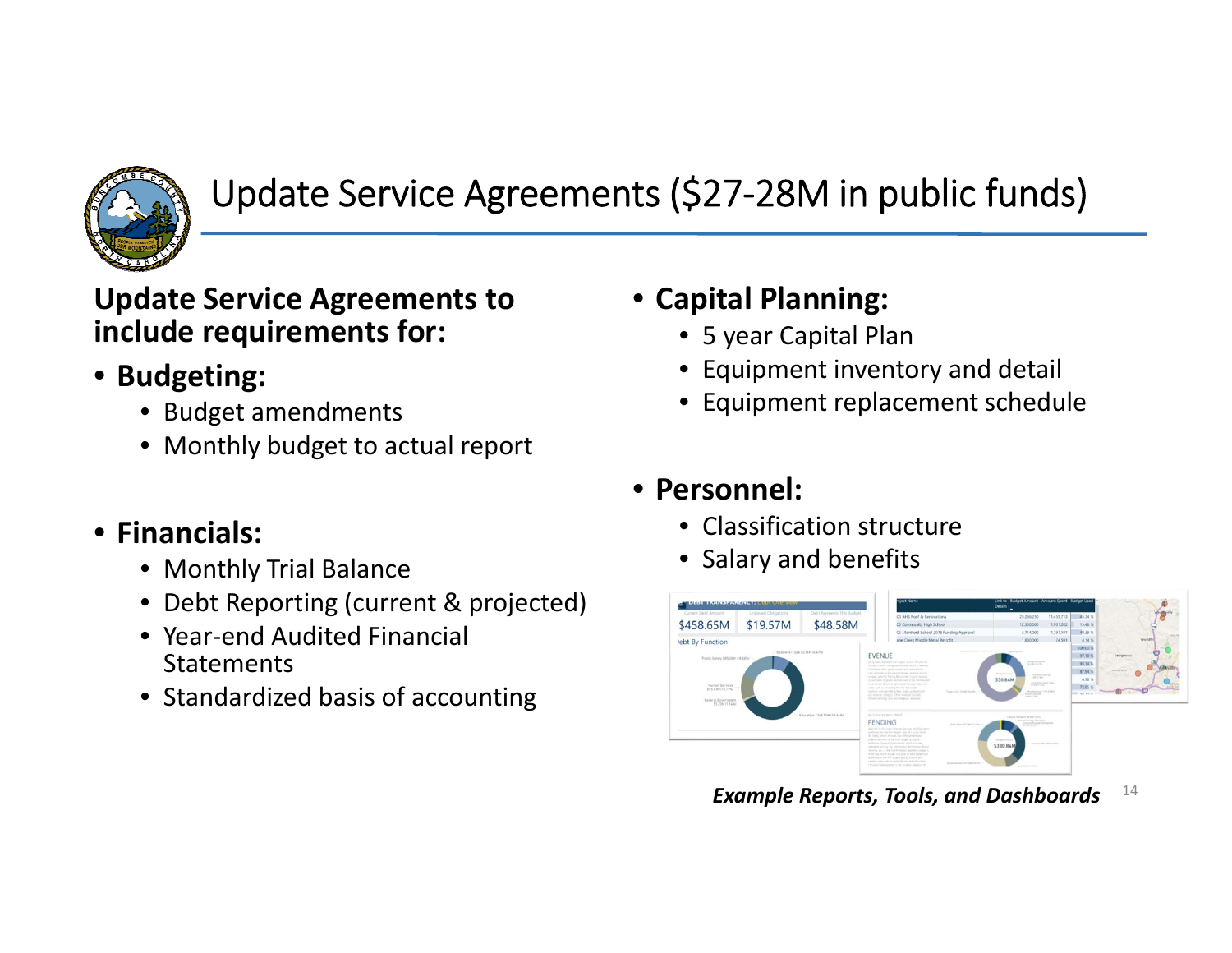

# Fire District Presentations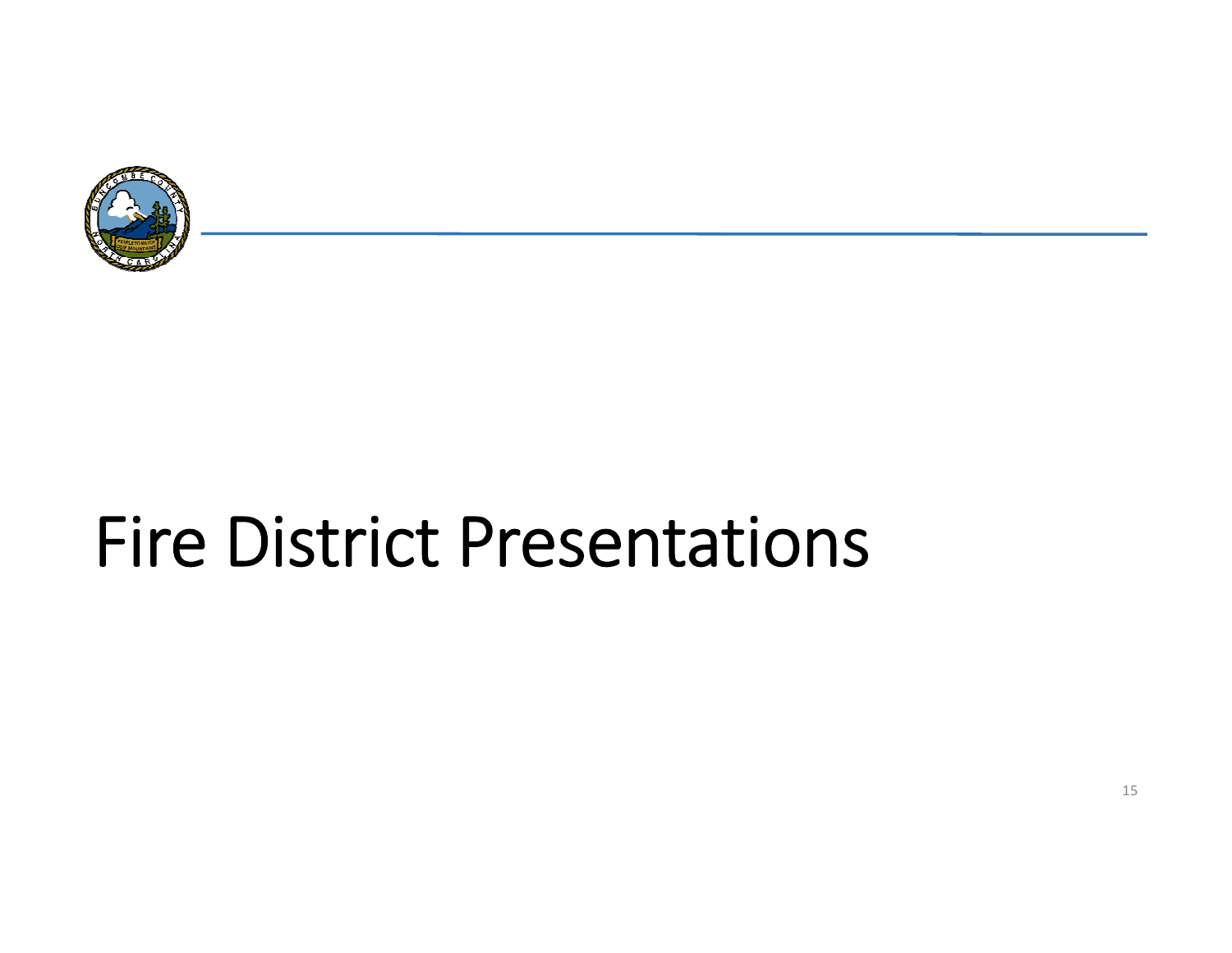

### Fire District Presentation Order

- *ASHEVILLE SPECIAL*
- **BARNARDSVILLE**
- **BROAD RIVER FIRE**
- **EAST BUNCOMBE**
- *ENKA*
- **FAIRVIEW**
- **FRENCH BROAD**
- *GARREN CREEK*
- *JUPITER*
- *LEICESTER*
- **NORTH BUNCOMBE**
- *REEMS CREEK/BEAVERDAM*
- **REYNOLDS**
- **RICEVILLE**
- **SKYLAND**
- *BILTMORE FOREST*
- **SWANNANOA**
- **UPPER HOMINY**
- **WEST BUNCOMBE**
- *WOODFIN*